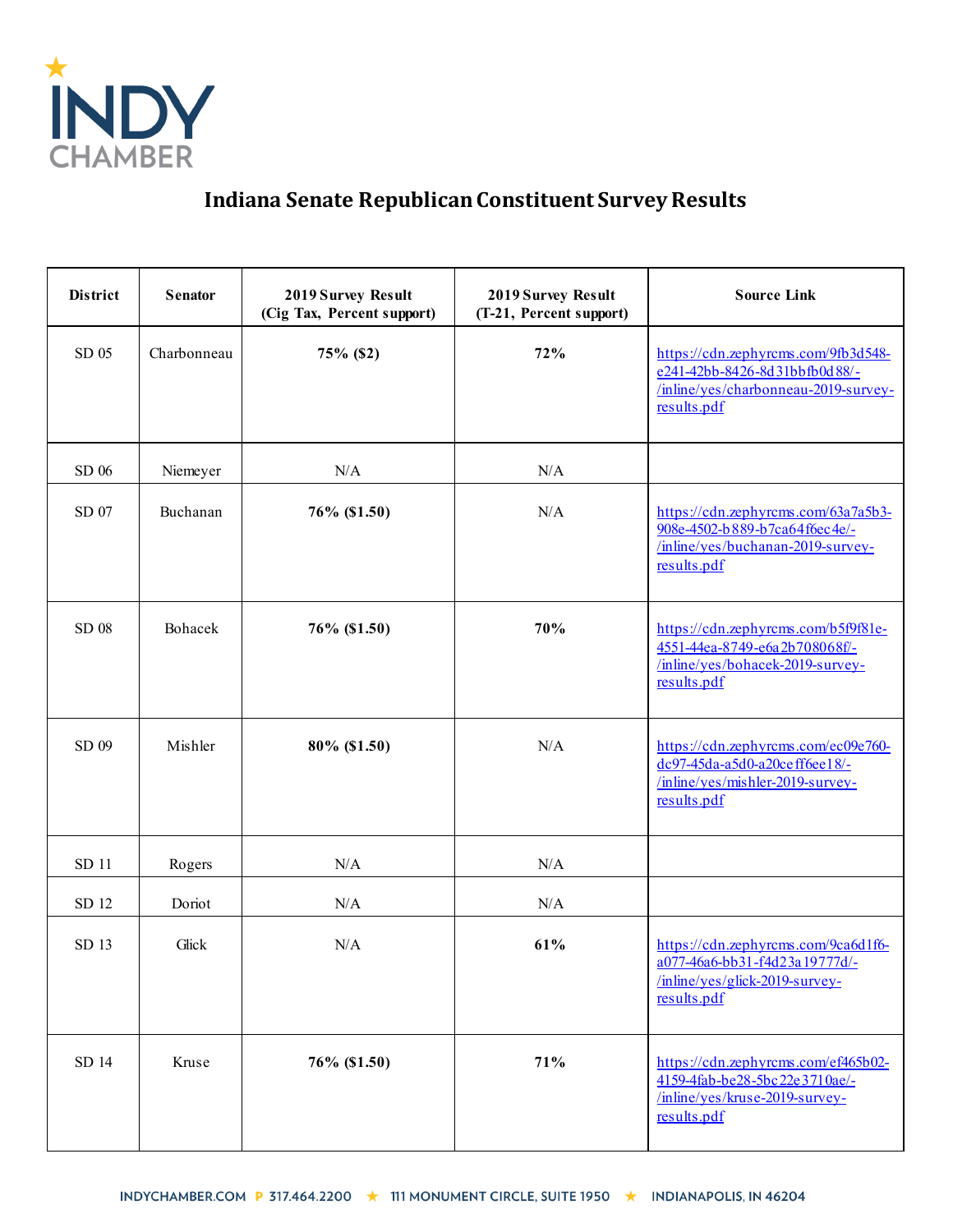

| SD 15 | <b>Brown</b> | N/A          | 71% | https://cdn.zephyrcms.com/60fb41f9-<br>e238-4960-a542-2f07a586770b/-<br>/inline/yes/brown-2019-survey-<br>results.pdf     |
|-------|--------------|--------------|-----|---------------------------------------------------------------------------------------------------------------------------|
| SD 16 | Busch        | 71% (\$1.50) | 62% | https://cdn.zephyrcms.com/734935d8<br>-6024-43cc-ac24-29cab2882ba8/-<br>/inline/yes/busch-2019-survey-<br>results.pdf     |
| SD 17 | Zay          | 65% (\$1.50) | N/A | https://cdn.zephyrcms.com/3ae479be-<br>2f05-41fa-9b1b-04c5be77e7ee/-<br>/inline/yes/zay-2019-survey-<br>results.pdf       |
| SD 18 | Head         | 70% (\$1.50) | 61% | https://cdn.zephyrcms.com/f5d1360c-<br>98e6-4f01-a8bf-4bcb5db8f620/-<br>/inline/yes/head-2019-survey-<br>results.pdf      |
| SD 19 | Holdman      | 69% (\$1.50) | 64% | https://cdn.zephyrcms.com/33f4dba6-<br>48c5-4223-a59c-7740a66107fd/-<br>/inline/yes/holdman-2019-survey-<br>results.pdf   |
| SD 20 | Spartz       | 79% (\$1.50) | 71% | https://cdn.zephyrcms.com/596e528a-<br>703b-4fdf-9e3b-8ae3918e219c/-<br>/inline/yes/spartz-2019-survey-<br>results.pdf    |
| SD 21 | Buck         | $\rm N/A$    | N/A |                                                                                                                           |
| SD 22 | Alting       | 80% (\$1.50) | 68% | https://cdn.zephyrcms.com/cf3e3c66-<br>e247-4a99-b83c-bbf318ce97f9/-<br>$/$ inline/yes/alting-2019-survey-<br>results.pdf |
| SD 23 | <b>Boots</b> | 66% (\$1.50) | 60% | https://cdn.zephyrcms.com/b7d09480<br>-847c-456c-b4a0-8d44d475f15c/-<br>/inline/yes/boots-2019-survey-<br>results.pdf     |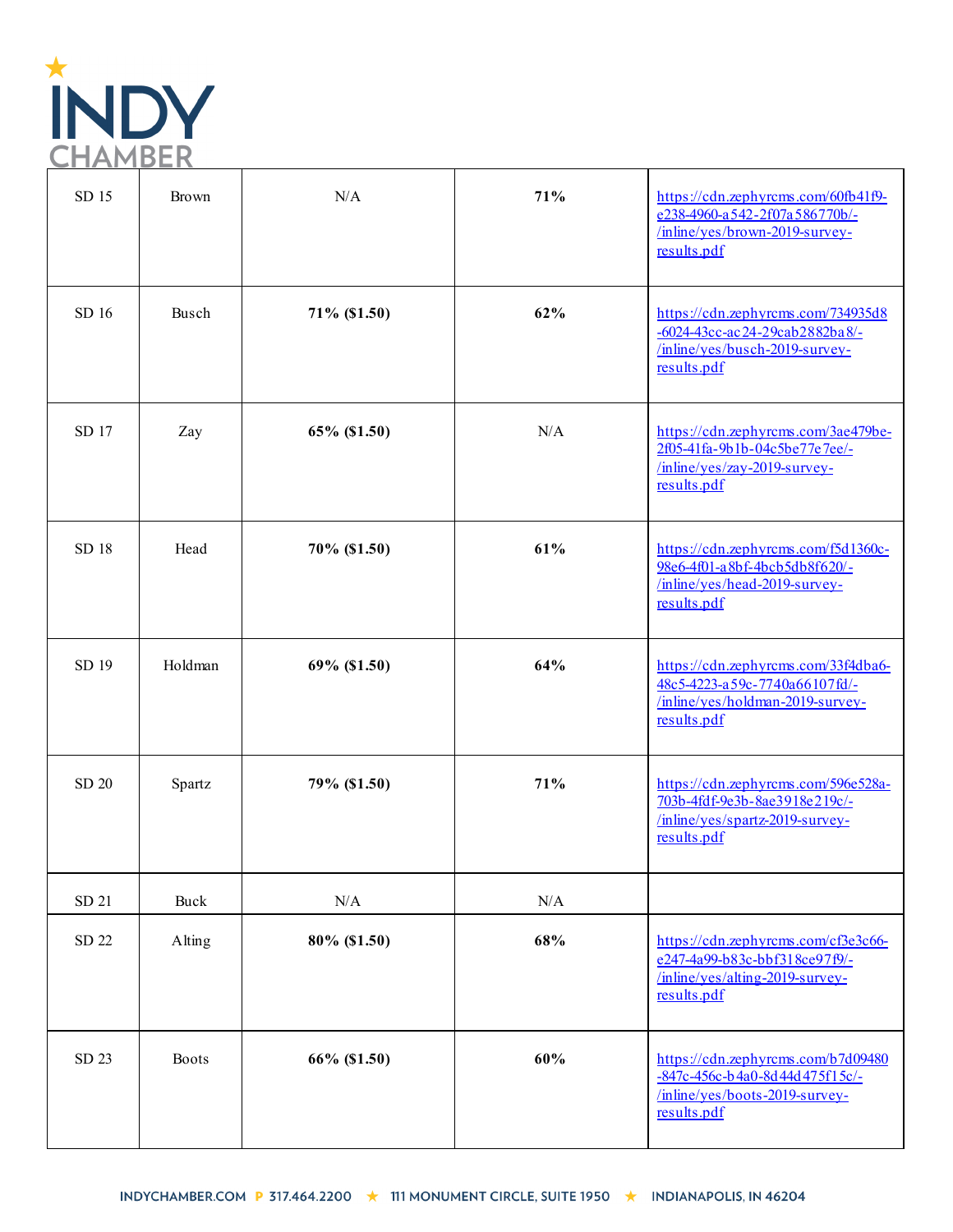

| SD 24 | Crane       | 72% (\$1.50) | 66% | https://cdn.zephyrcms.com/9a4c00f4-<br>44f4-41d9-9bca-fc4e350bbf8d/-<br>/inline/yes/crane-2019-survey-<br>results.pdf       |
|-------|-------------|--------------|-----|-----------------------------------------------------------------------------------------------------------------------------|
| SD 26 | Gaskill     | N/A          | N/A |                                                                                                                             |
| SD 27 | Raatz       | N/A          | N/A |                                                                                                                             |
| SD 28 | Crider      | 68% (\$1.50) | N/A | https://cdn.zephyrcms.com/91d3e0f5-<br>b3d1-43ab-b072-0f572e1fc52e/-<br>/inline/yes/crider-2019-survey-<br>results.pdf      |
| SD 30 | Ruckelshaus | 84% (\$1.50) | N/A | https://cdn.zephyrcms.com/60d006fd-<br>09ed-49ed-9ee8-32a74dc0fa8f/-<br>/inline/yes/ruckelshaus-2019-survey-<br>results.pdf |
| SD 31 | Merritt     | 78% (\$1.50) | 67% | https://cdn.zephyrcms.com/b6a07ca3-<br>c6a3-40c7-b0e4-e4347e596435/-<br>/inline/yes/merritt-2019-survey-<br>results.pdf     |
| SD 32 | Freeman     | N/A          | 69% |                                                                                                                             |
| SD 35 | Young       | N/A          |     |                                                                                                                             |
| SD 36 | Sandlin     | 74% (\$1.50) | N/A | https://cdn.zephyrcms.com/3259311e-<br>4cee-4c48-8a95-9347a5e0d260/-<br>/inline/yes/sandlin-2019-survey-<br>results.pdf     |
| SD 37 | <b>Bray</b> | 68% (\$1.50) | 62% | https://cdn.zephyrcms.com/29624258<br>-7b86-4280-82e3-e57f66121003/-<br>/inline/yes/bray-2019-survey-<br>results.pdf        |
| SD 38 | Ford        | 70% (\$1.50) | N/A | https://cdn.zephyrcms.com/64b402b4<br>-61b3-4217-846a-57cdc17a28d6/-<br>/inline/yes/ford-2019-survey-<br>results.pdf        |